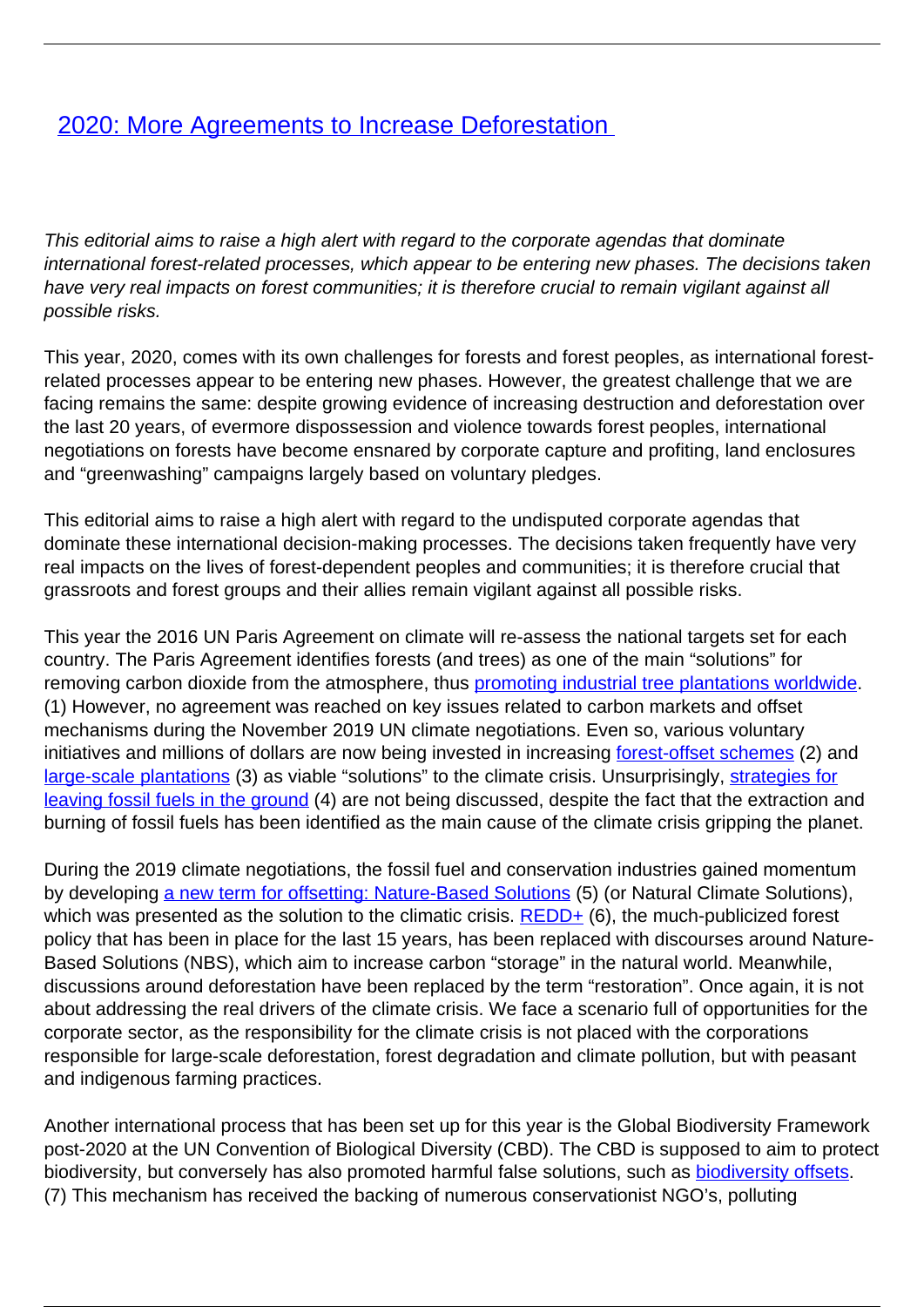industries, the UN and the World Bank, and is being used mostly by the mining industry. Why? Because it basically allows extractive and other industries to enter forest areas where such extraction activities were previously banned, as long as these companies "protect" or "recreate" another area that is "equivalent" in terms of biodiversity.

The conservation industry and their corporate allies, with the aim of greenwashing destructive operations, are now pushing for a drastic increase in Protected Areas around the world. According to the IUCN, the target should be of 30% of the global territory. [The mainstream conservation model](https://wrm.us9.list-manage.com/track/click?u=f91b651f7fecdf835b57dc11d&id=b1951c0c67&e=d8e27bd4ab) (8) assumes that "nature" should be separated from human activity. As such, an increase in Protected Areas also means more evictions, violence and discrimination against the real protectors of the forests: indigenous and forest-dependent communities. It might also mean more areas available for offsetting corporate business practices.

Lastly, it is also relevant for forests and forest peoples to mention the plans of The Carbon Offsetting and Reduction Scheme for International Aviation (CORSIA), due to start in 2021. The Aviation Industry ranks high up among the most polluting companies of the world. The main aim of this scheme is to allow the aviation industry's increasing fossil fuel emissions to continue to rise by claiming that they will "compensate for" those emissions. The decisions over what types of offsets will be included in CORSIA will be reviewed this year. Already on 7 January 2020, the World Bank's Forest Carbon Partnership Facility (FCPF) applied for the International Civil Aviation Organization (ICAO) to [accept FCPF's REDD+ offset credits.](https://wrm.us9.list-manage.com/track/click?u=f91b651f7fecdf835b57dc11d&id=ddedc9f9dc&e=d8e27bd4ab) (9)

None of these agreements and negotiations is designed to solve any crisis. The real drivers are left untouched while false solutions that strengthen land pressure and enclosure for the benefit of corporate interests, along with historical injustices, deforestation, pollution, violence, discrimination and so forth, continue to be promoted, funded and facilitated.

But it's not all bad news. Resistance is fertile. A [recent research project commissioned by the](https://wrm.us9.list-manage.com/track/click?u=f91b651f7fecdf835b57dc11d&id=7265ac2668&e=d8e27bd4ab) [Informal Alliance Against Oil Palm Plantations in West and Central Africa](https://wrm.us9.list-manage.com/track/click?u=f91b651f7fecdf835b57dc11d&id=7265ac2668&e=d8e27bd4ab) (10), shows that there has been a significant decline in the number and total area of land deals for industrial oil palm plantations over the past 5 years, falling from 4.7 to 2.7 million hectares. One important reason for this is the growing resistance to this destructive and violent industry.

WRM once again reaffirms its solidarity with forest-dependent populations who continue to engage in the struggle to defend their territories from the real drivers of the climate and forest crises.

(1)

[https://wrm.org.uy/articles-from-the-wrm-bulletin/viewpoint/the-paris-agreement-on-climate-change](https://wrm.us9.list-manage.com/track/click?u=f91b651f7fecdf835b57dc11d&id=1d9ae90001&e=d8e27bd4ab)[promoting-tree-plantations-and-reducing-forests-to-tradable-carbon-stores/](https://wrm.us9.list-manage.com/track/click?u=f91b651f7fecdf835b57dc11d&id=1d9ae90001&e=d8e27bd4ab)

(2)

[https://wrm.org.uy/articles-from-the-wrm-bulletin/section1/redd-in-the-paris-agreement-secures](https://wrm.us9.list-manage.com/track/click?u=f91b651f7fecdf835b57dc11d&id=7f5b5e0f22&e=d8e27bd4ab)[funding-for-conservation-industry-while-large-scale-deforestation-advances-unhindered/](https://wrm.us9.list-manage.com/track/click?u=f91b651f7fecdf835b57dc11d&id=7f5b5e0f22&e=d8e27bd4ab) (3)

[https://wrm.org.uy/articles-from-the-wrm-bulletin/section1/the-paris-agreement-international](https://wrm.us9.list-manage.com/track/click?u=f91b651f7fecdf835b57dc11d&id=72886f0a6f&e=d8e27bd4ab)[endorsement-for-tree-plantation-companies-to-start-a-new-cycle-of-expansion/](https://wrm.us9.list-manage.com/track/click?u=f91b651f7fecdf835b57dc11d&id=72886f0a6f&e=d8e27bd4ab)

(4)

[https://wrm.org.uy/articles-from-the-wrm-bulletin/section1/the-paris-agreement-undermines-the-global](https://wrm.us9.list-manage.com/track/click?u=f91b651f7fecdf835b57dc11d&id=67b78d0c49&e=d8e27bd4ab)[campaign-to-leave-oil-in-the-soil/](https://wrm.us9.list-manage.com/track/click?u=f91b651f7fecdf835b57dc11d&id=67b78d0c49&e=d8e27bd4ab)

(5)

[https://wrm.org.uy/articles-from-the-wrm-bulletin/section1/new-name-for-old-distraction-nature-based-](https://wrm.us9.list-manage.com/track/click?u=f91b651f7fecdf835b57dc11d&id=3cdd81c516&e=d8e27bd4ab)